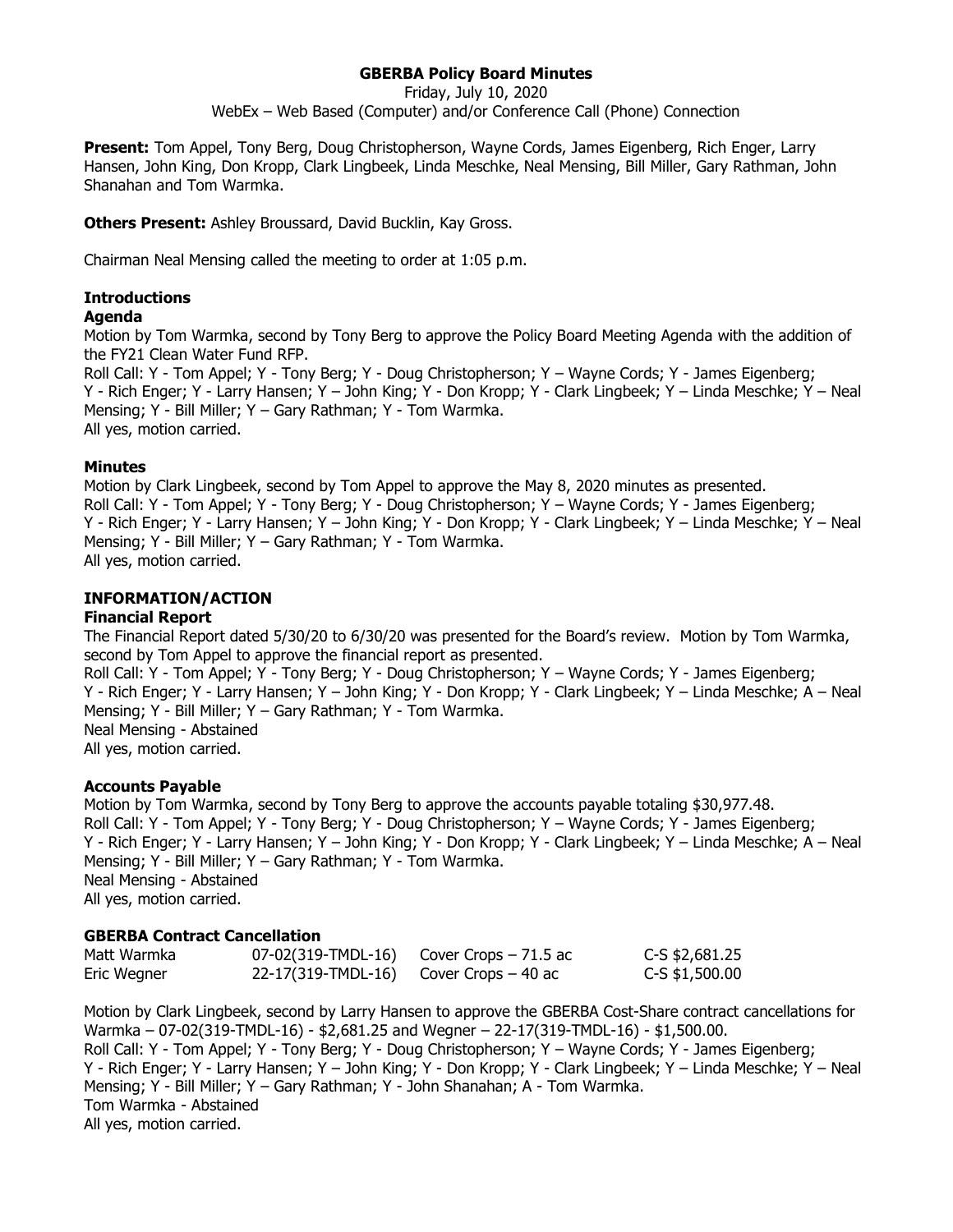## **PAGE 2 GBERBA POLICY MINUTES JULY 10, 2020**

#### **GBERBA Contract Amendments**

Blue Earth Co D.A. 07-09(319-TMDL-16) Additional Side Inlets – 5 no Cost \$11,400.00 C-S \$5,700.00 All Remaining 319 Unpaid Contracts ALL(319-TMDL-16) Change Expiration Date to 8-20-2021

Motion by Tom Warmka, second by Jim Eigenberg to approve the GBERBA Cost-Share contract amendment for Blue Earth Co D.A. – 07-09(319-TMDL-16) - \$5,700.00. Roll Call: Y - Tom Appel; Y - Tony Berg; Y - Doug Christopherson; Y – Wayne Cords; Y - James Eigenberg; Y - Rich Enger; Y - Larry Hansen; Y – John King; Y - Don Kropp; Y - Clark Lingbeek; Y – Linda Meschke; Y – Neal Mensing; Y - Bill Miller; Y – Gary Rathman; Y - John Shanahan; Y - Tom Warmka. All yes, motion carried.

Motion by Linda Meschke, second by Tony Berg to approve the GBERBA Cost-Share contract amendment for ALL REMAINING UNPAID CONTRACTS (319-TMDL-16) – Extend End Date to 8-31-2021. Roll Call: Y - Tom Appel; Y - Tony Berg; Y - Doug Christopherson; Y – Wayne Cords; Y - James Eigenberg; Y - Rich Enger; Y - Larry Hansen; Y – John King; Y - Don Kropp; Y - Clark Lingbeek; Y – Linda Meschke; Y – Neal Mensing; Y - Bill Miller; Y – Gary Rathman; Y - John Shanahan; Y - Tom Warmka. All yes, motion carried.

### **GBERBA Contract Approvals**

| Tom Muller       | 17-11(319-TMDL-16) | Cover Crops $-130$ ac         | $C-S$ \$3,250.00 Cost \$6,500.00 |                                  |
|------------------|--------------------|-------------------------------|----------------------------------|----------------------------------|
| Andrew Krusemark | 46-07(319-TMDL-16) | Cover Crops $-450$ ac         |                                  | C-S \$11,250.00 Cost \$22,500.00 |
| Roger Hubmer     | 07-11(319-TMDL-16) | Cover Crops - 312 ac          |                                  | C-S \$6,700.00 Cost \$13,400.00  |
| Scott Volz       | 22-61(319-TMDL-16) | Cover Crops $-169.6$ ac       | C-S \$4,240.00                   | Cost \$8,480.00                  |
| Dan Roemhildt    | 81-10(319-TMDL-16) | Cover Crops $-$ 209.2 ac      | $C-S$ \$5,230.00                 | Cost \$10,460.00                 |
| Doug Meyer       | 22-62(319-TMDL-16) | Alternative Tile Intakes $-2$ | C-S \$500.00                     | Cost \$1,000.00                  |

Motion by John Shanahan, second by Clark Lingbeek to approve the GBERBA Cost-Share contract for Muller – 17- 11(319-TMDL-16) - \$3,250.00, Krusemark - 46-07(319-TMDL-16) - \$11,250.00, Hubmer - 07-11(319-TMDL-16) - \$6,700.00, Volz - 22-61(319-TMDL-16) - \$4,240.00, Roemhildt - 81-10(319-TMDL-16) - \$5,230.00, Meyer - 22- 62(319-TMDL-16) - \$500.00.

Roll Call: Y - Tom Appel; Y - Tony Berg; Y - Doug Christopherson; Y – Wayne Cords; Y - James Eigenberg; Y - Rich Enger; Y - Larry Hansen; Y – John King; Y - Don Kropp; Y - Clark Lingbeek; Y – Linda Meschke; Y – Neal Mensing; Y - Bill Miller; Y – Gary Rathman; Y - John Shanahan; Y - Tom Warmka. All yes, motion carried.

## **GBERBA Cost-Share Contract Completion**

| Blue Earth Co D.A.  | 07-01(CWF-MDM-17)  | T/E County Ditch 56  | C-S \$2,617.00 | Cost \$2,617.00                |
|---------------------|--------------------|----------------------|----------------|--------------------------------|
| Jared Mensing       | 22-48(319-TMDL-16) | Cover Crops $-37$ ac | $C-S$ \$665.63 | Cost \$1,331.26                |
| Neal Mensing        | 22-49(319-TMDL-16) | Cover Crops $-32$ ac | C-S \$702.10   | Cost \$1,404.20                |
| Neal Mensing        | 22-50(319-TMDL-16) | Cover Crops $-52$ ac | C-S \$935.48   | Cost \$1,870.96                |
| Neal Mensing        | 22-51(319-TMDL-16) | Cover Crops $-48$ ac | C-S \$1,035.32 | Cost \$2,070.64                |
| <b>Neal Mensing</b> | 22-52(319-TMDL-16) | Cover Crops $-42$ ac | C-S \$755.58   | Cost \$1,511.16                |
| Neal Mensing        | 22-53(319-TMDL-16) | Cover Crops $-71$ ac |                | C-S \$1,277.29 Cost \$2,554.58 |

Motion by Bill Miller, second by Larry Hanson to approve the GBERBA Cost-Share contract payments for Blue Earth Co D.A. -07-01(CWF-MDM-17) - \$2,617.00, Jared Mensing - 22-48(319-TMDL-16) - \$665.63, Neal Mensing - 22-49(319-TMDL-16) - \$702.10, 22-50(319-TMDL-16) - \$935.48, 22-51(319-TMDL-16) - \$1,035.32, 22-52(319- TMDL-16)-\$755.58 , 22-53(319-TMDL-16) - \$1,277.29. Roll Call: Y - Tom Appel; Y - Tony Berg; Y - Doug Christopherson; Y – Wayne Cords; Y - James Eigenberg; Y - Rich Enger; Y - Larry Hansen; Y – John King; Y - Don Kropp; Y - Clark Lingbeek; Y – Linda Meschke; A – Neal

Mensing; Y - Bill Miller; Y – Gary Rathman; Y - John Shanahan; Y - Tom Warmka. Abstain – Neal Mensing Motion carried.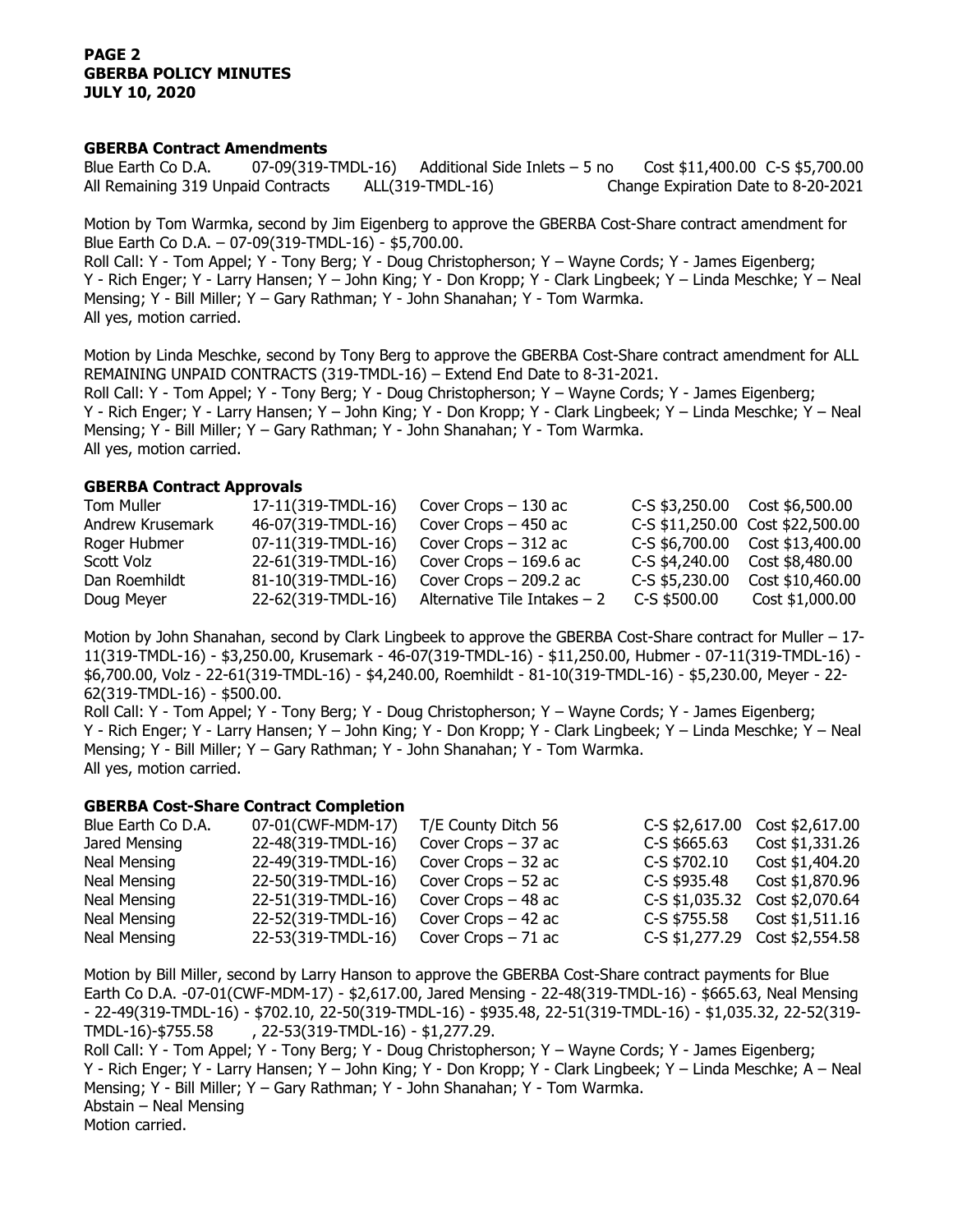# **PAGE 3 GBERBA POLICY MINUTES JULY 10, 2020**

## **MAWQCP Contract Approval**

| Lone Oak Farms Inc | MAWQCP(40-6-07) | Worksheet Incentive     | \$100.00 |
|--------------------|-----------------|-------------------------|----------|
| Mark Pettis        | MAWQCP(40-6-05) | Certification Incentive | \$200.00 |
| Philip Schreier    | MAWQCP(51-5-13) | Worksheet Incentive     | \$100.00 |
| Allen Deutz        | MAWQCP(42-5-13) | Worksheet Incentive     | \$100.00 |
| Paul & Fran Deutz  | MAWQCP(42-5-14) | Worksheet Incentive     | \$100.00 |

Motion by Jim Eigenberg, second by John King to approve the MAWQCP incentive payments for Loan Oak Farms Inc (\$100.00), Pettis (\$200.00), Schreier (\$100.00), A. Deutz (\$100.00) and Paul & Fran Deutz (\$100.00). Roll Call: Y - Tom Appel; Y - Tony Berg; Y - Doug Christopherson; Y – Wayne Cords; Y - James Eigenberg; Y - Rich Enger; Y - Larry Hansen; Y – John King; Y - Don Kropp; Y - Clark Lingbeek; Y – Linda Meschke; Y – Neal Mensing; Y - Bill Miller; Y – Gary Rathman; Y - John Shanahan; Y - Tom Warmka. All yes, motion carried.

### **Grant Balances and Projects Report** – Disbursed.

### **Joint Powers Agreement Update**

Technical Committee member volunteers are Michele Stindtman, Ashley Brenke and Julie Conrad and Policy Board members Tom Appel and Clark Lingbeek. We will be contacting Ann Goering and will send out tentative dates for our first WebEx meeting.

### **FY21 Clean Water Legacy RFP**

Motion by Tom Warmka, second by Larry Hansen to approve the submission of one or more RFPs for BWSR FY21 Clean Water Fund grant(s).

Roll Call: Y - Tom Appel; Y - Tony Berg; Y - Doug Christopherson; Y – Wayne Cords; Y - James Eigenberg; Y - Rich Enger; Y - Larry Hansen; Y – John King; Y - Don Kropp; Y - Clark Lingbeek; Y – Linda Meschke; Y – Neal Mensing; Y - Bill Miller; Y – Gary Rathman; Y - John Shanahan; Y - Tom Warmka. All yes, motion carried.

# **Coordinator Report**

# **MN Agricultural Water Quality Certification Program**

Update on progress made in areas 5 and 6 – See Certification Specialist Reports. Over 580,000 acres and over 850 certified producers statewide!

GBERBA has the Area 5 and 6 MAWQCP administrative contract approved through 2021. The Minnesota Agricultural Water Quality Certification Program is launching three new endorsements in addition to 10-year certification a farmer or landowner receives in the program. The endorsements are for soil health, integrated pest management, and wildlife.

# **2017 MPCA 319 Grant - Cover Crops and Alternative Tile Intakes**

An Implementation Policy Paper for the grant titled "Greater Blue Earth River Basin TMDL Implementation" has been developed and reviewed at the Technical meeting. This guidance document will be posted on the GBERBA website.

Cover crops: \$50.00 dollars per acre maximum, 50% cost share maximum (\$25.00 ac.), 80-acre size maximum per owner. Prioritization required. Alternative intakes: Rock and pattern tile. \$500.00 maximum and 50% cost share. These are federal dollars and require state or local match. Perforated risers, broom and other water quality intakes: \$200.00 maximum and 50% cost share. These are federal dollars and require state or local match.

The grant amendment has been completed and all remaining cost share for projects including Alternative intakes, Side inlets, and Cover crops will be at 50% cost share**.** 

For 2020, the cover crop acre limits are removed. At this point the 50% cost share rate will continue. GBERBA staff has requested and received an extension of this grant due to 2019 weather conditions and the Covid-19 outbreak. The new end date of the grant will be August 31, 2021.